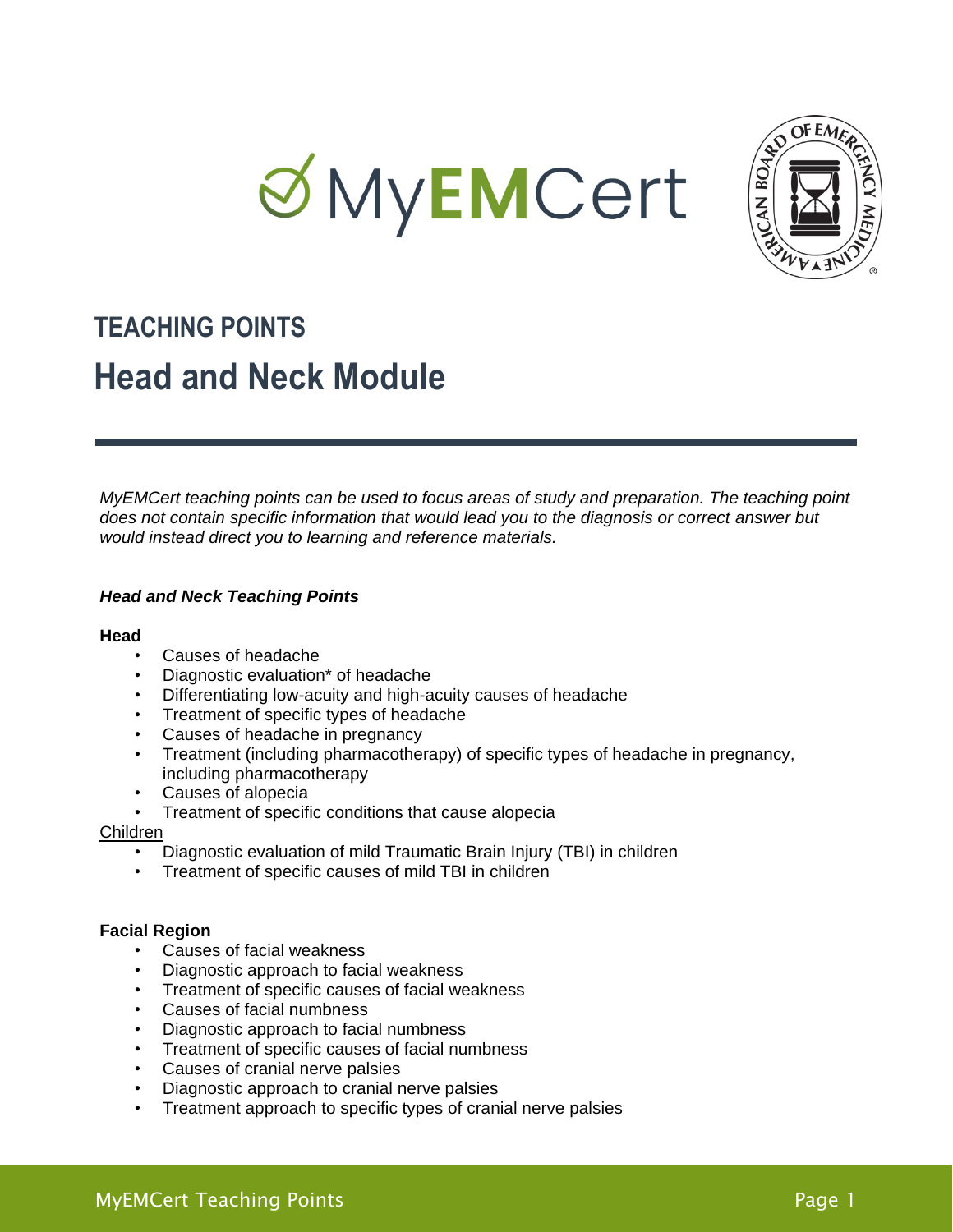- Causes of facial swelling
- Diagnostic approach to facial swelling
- Treatment of specific causes of facial swelling
- Causes of jaw swelling
- Diagnostic approach to jaw swelling
- Treatment of specific causes of jaw swelling
- Possible injuries from facial trauma
- Diagnostic approach to facial trauma, including imaging
- Treatment of common facial injuries
- Clinical presentation of mandibular trauma, including dislocation
- Diagnostic approach to mandibular trauma, including dislocation
- Treatment of specific causes of traumatic mandibular conditions, including dislocation

#### **Eyes, Orbits, and Periorbital Region**

- Causes of eye redness
- Diagnostic approach to the red eye
- Treatment of specific causes of the red eye
- Discharge instructions for specific causes of the red eye
- Causes of conjunctivitis
- Diagnostic evaluation of conjunctivitis
- Treatment of specific causes of conjunctivitis
- Causes of eye pain
- Diagnostic evaluation of eye pain
- Treatment of specific causes of eye pain
- Causes of acute visual changes, including monocular changes
- Diagnostic evaluation of acute visual changes including monocular changes
- Treatment of specific causes of visual changes including monocular changes
- Causes of traumatic eye pain
- Diagnostic evaluation of ocular trauma
- Treatment of specific injuries from ocular trauma
- Diagnostic approach to corneal abrasion
- Complications from corneal abrasion
- Treatment of corneal abrasion

## Children

- Causes of pediatric eye redness
- Physical findings of various causes to pediatric red eye
- Causes of eye pain in children
- Diagnostic evaluation of pediatric eye pain
- Treatment of specific causes of pediatric eye pain

#### **Ears, Auricles, and Peri-auricular Area**

- Causes of ear pain
- Diagnostic approach to ear pain
- Treatment of specific causes of ear pain
- Causes of external ear pain
- Assessment of external ear pain
- Treatment of specific causes of external ear pain
- Assessment of auricular hematoma
- Treatment of auricular hematoma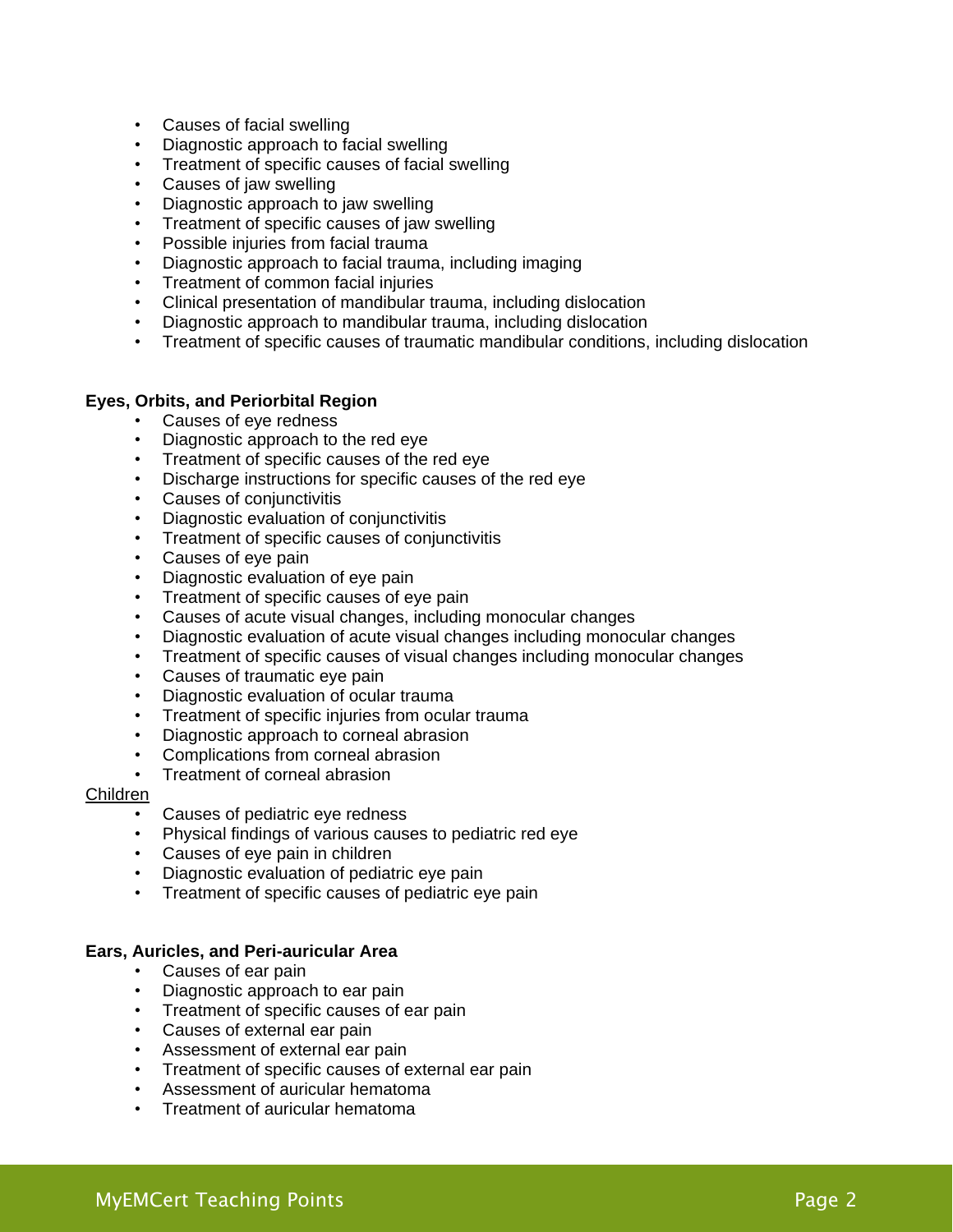## Children

- Causes of pediatric ear pain
- Diagnostic approach to pediatric ear pain
- Treatment of specific causes of pediatric ear pain
- Causes of pediatric otitis media
- Diagnostic approach to pediatric otitis media
- Treatment of pediatric otitis media
- Causes for external and periauricular ear pain in children
- Diagnostic evaluation of external and periauricular ear pain in children
- Treatment of specific causes of external and periauricular ear pain in children

#### **Nose**

- Causes of epistaxis
- Diagnostic evaluation of epistaxis
- Differentiating anterior from posterior epistaxis
- Treating anterior epistaxis
- Treating posterior epistaxis
- Complications from the treatment of anterior epistaxis
- Complications from the treatment of posterior epistaxis

#### Children

- Causes of epistaxis in children
- Evaluation of pediatric epistaxis
- Treating epistaxis in children
- Treating specific causes of epistaxis in children
- Diagnostic evaluation of pediatric nasal foreign bodies
- Treatment of pediatric nasal foreign bodies

#### **Pharynx and Intra-Oral Region**

- Causes of pharyngitis
- Diagnostic evaluation of pharyngitis
- Treatment of specific causes of pharyngitis
- Centro criteria for pharyngitis
- Causes of pharyngeal and intra-oral pain
- Diagnostic evaluation of pharyngeal and intra-oral pain
- Treatment of specific causes of pharyngeal and intra-oral pain
- Causes of oral rashes and exudates
- Diagnostic evaluation of oral rashes and exudates
- Treatment of specific oral rashes and exudates
- Causes of tonsillar exudates
- Diagnostic evaluation of tonsillar exudates
- Treatment of specific causes of tonsillar exudates
- Causes of intra-oral and tongue lesions
- Diagnostic evaluation of intra-oral and tongue lesions
- Treatment of specific causes of intra-oral and tongue lesions

#### Children

- Causes of pharyngitis in children
- Diagnostic evaluation of pediatric pharyngitis
- Treatment of specific causes of pediatric pharyngitis
- Causes of pharyngeal pain in children
- Diagnostic evaluation of pharyngeal pain in children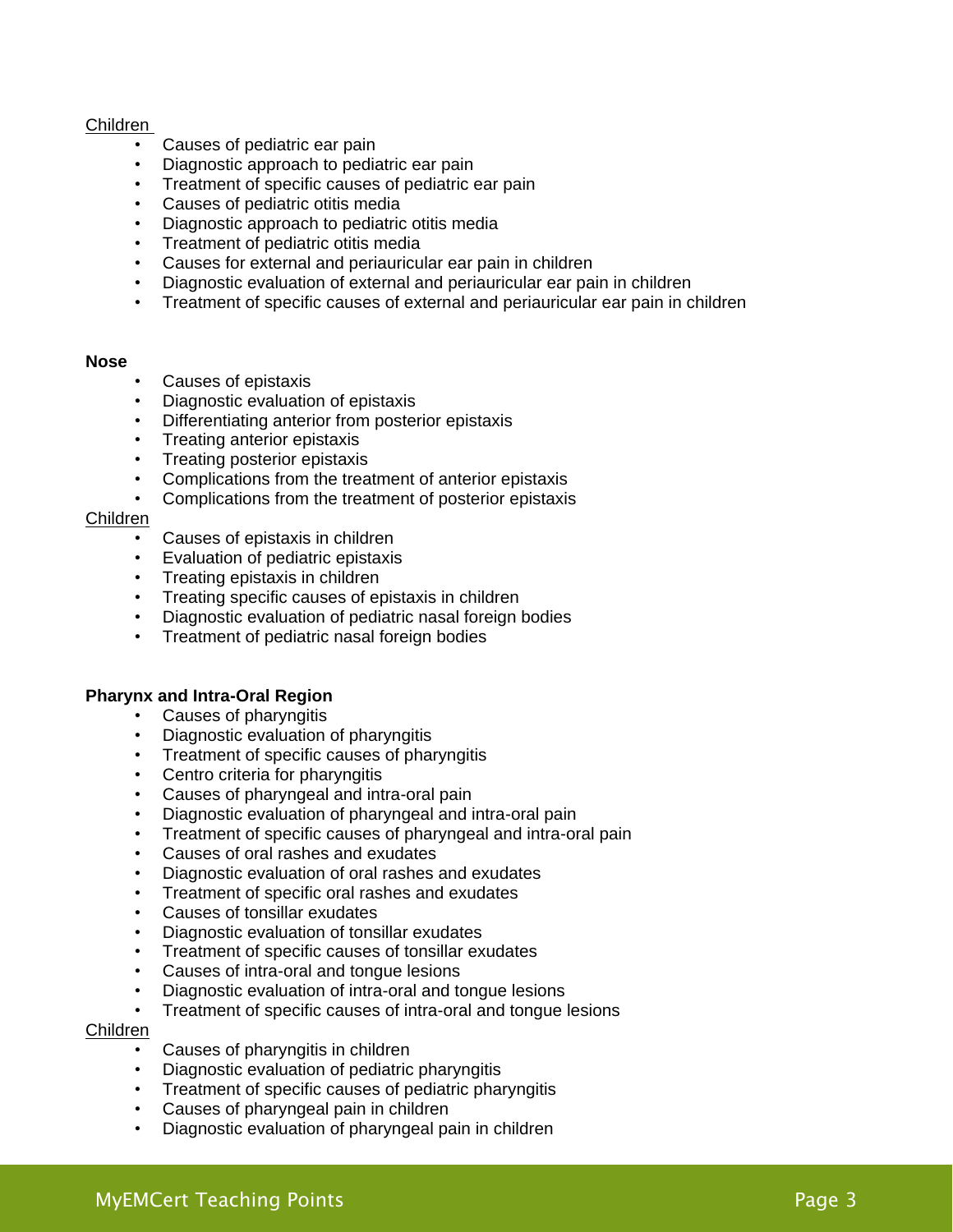- Treatment of specific disorders that cause pharyngeal pain in children
- Causes of oral rashes and exudates in children
- Diagnostic evaluation of pediatric oral rashes and exudates
- Treatment of specific pediatric oral rashes and exudates

#### **Dental**

- Causes of dental pain
- Diagnostic approach to dental pain
- Treatment of specific causes of dental pain
- Clinical presentation of suspected dental and periodontal infections
- Diagnostic approach to suspected dental and periodontal infections
- Treatment approach to dental and periodontal infections
- Ellis classification of dental trauma
- Evaluation of dental trauma in adults
- Treatment of specific types of dental trauma in adults

#### Children

- Evaluation of dental trauma in children
- Treatment of specific types of dental trauma in children
- Upper Airway
- Causes of hoarseness
- Diagnostic evaluation of hoarseness
- Treatment of specific causes of hoarseness
- Children
- Causes of pediatric stridor
- Diagnostic evaluation of pediatric stridor
- Treatment of specific causes of pediatric stridor

#### **Swallowing and Trismus**

- Causes of dysphagia
- Diagnostic evaluation of dysphagia
- Treatment of specific causes of dysphagia
- Causes of trismus
- Diagnostic approach to trismus
- Treatment of specific causes of trismus

#### Children

- Causes of dysphagia in children
- Diagnostic evaluation of dysphagia in children
- Treatment of specific causes of pediatric dysphagia
- Assessment of pediatric foreign body aspiration
- Treatment of pediatric foreign body aspiration

#### **Anterior Neck and Submandibular Area**

- Causes of submandibular swelling
- Diagnostic approach to submandibular swelling
- Treatment of various causes of submandibular swelling
- Assessing the difficult airway
- Airway approaches with massive submandibular swelling
- Causes of neck swelling or fullness
- Diagnostic approach to neck swelling or fullness